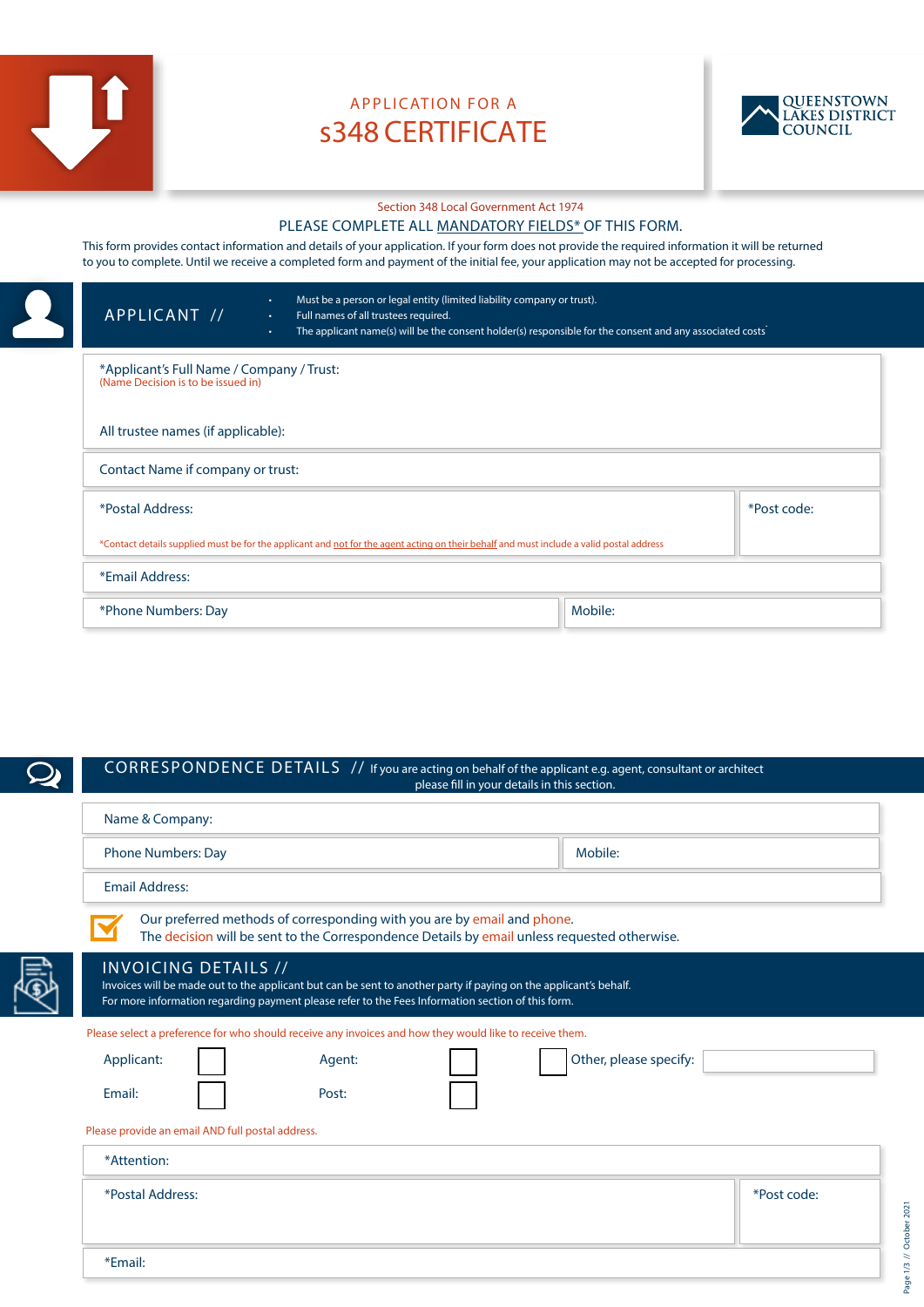$|\boldsymbol{\xi}|$ 

## ADDITIONAL INFORMATION //

Please provide below any additional information that is required under the relevant provisions of the District Plan, Local Government Act 1974, Resource Management Act 1991 or any regulation.

Attachments: I attach (tick as appropriate)

|   | The initial application fee of \$145                               |
|---|--------------------------------------------------------------------|
|   | Completed 348 Checklist                                            |
|   | All relevant correspondence documents in regards to the conditions |
| Ħ | A Land Transfer plan of the surveyed ROW                           |
|   | A draft s348 certificate for checking                              |
|   | Other (please specify)                                             |

Please remember to sign the certification if applicable and have the payment section signed by the party responsible for payment.

Please note your application will not be accepted until all of the required information has been supplied to Queenstown Lakes District Council.



We prefer to receive applications electronically Please ensure documents are scanned at a minimum resolution of 300 dpi Each document should be no greater than 10mb

## FEES INFORMATION

An initial fee for processing this application will be charged at the time of lodgement in accordance with QLDC's fee schedule. This initial fee must accompany your application for processing to commence. If the initial fee is insufficient to cover the actual and reasonable costs of work undertaken on the application you will be required to pay any additional amount and will be invoiced monthly as work on the application continues.

Invoiced sums are payable by the 20th of the month after the work was undertaken. If unpaid, the processing of an application, provision of a service, or performance of a function will be suspended until the sum is paid. You may also be required to make an additional payment, or bring the account up to date, prior to milestones such as notification, setting a hearing date or releasing the decision. In particular, all charges related to processing of a resource consent application are payable prior to issuing of the decision. Payment is due on the 20th of the month or prior to the issue date – whichever is earlier.

LIABILITY FOR PAYMENT - Please note that by signing and lodging this application form you are acknowledging that the details in the invoicing section are responsible for payment of invoices and in addition will be liable to pay all costs and expenses of debt recovery and/or legal costs incurred by QLDC related to the enforcement of any debt.

## PRIVACY INFORMATION

The information you have provided on this form is required so that your application can be processed under the Local Government Act 1974 and may also be used in statistics collected by QLDC and provided to the Ministry for the Environment. The information will be stored on a public register and may be made available to the public on request or on the company's or the Council's websites.





Queenstown Lakes District Council Private Bag 50072, Queenstown 9348 Gorge Road, Queenstown 9300